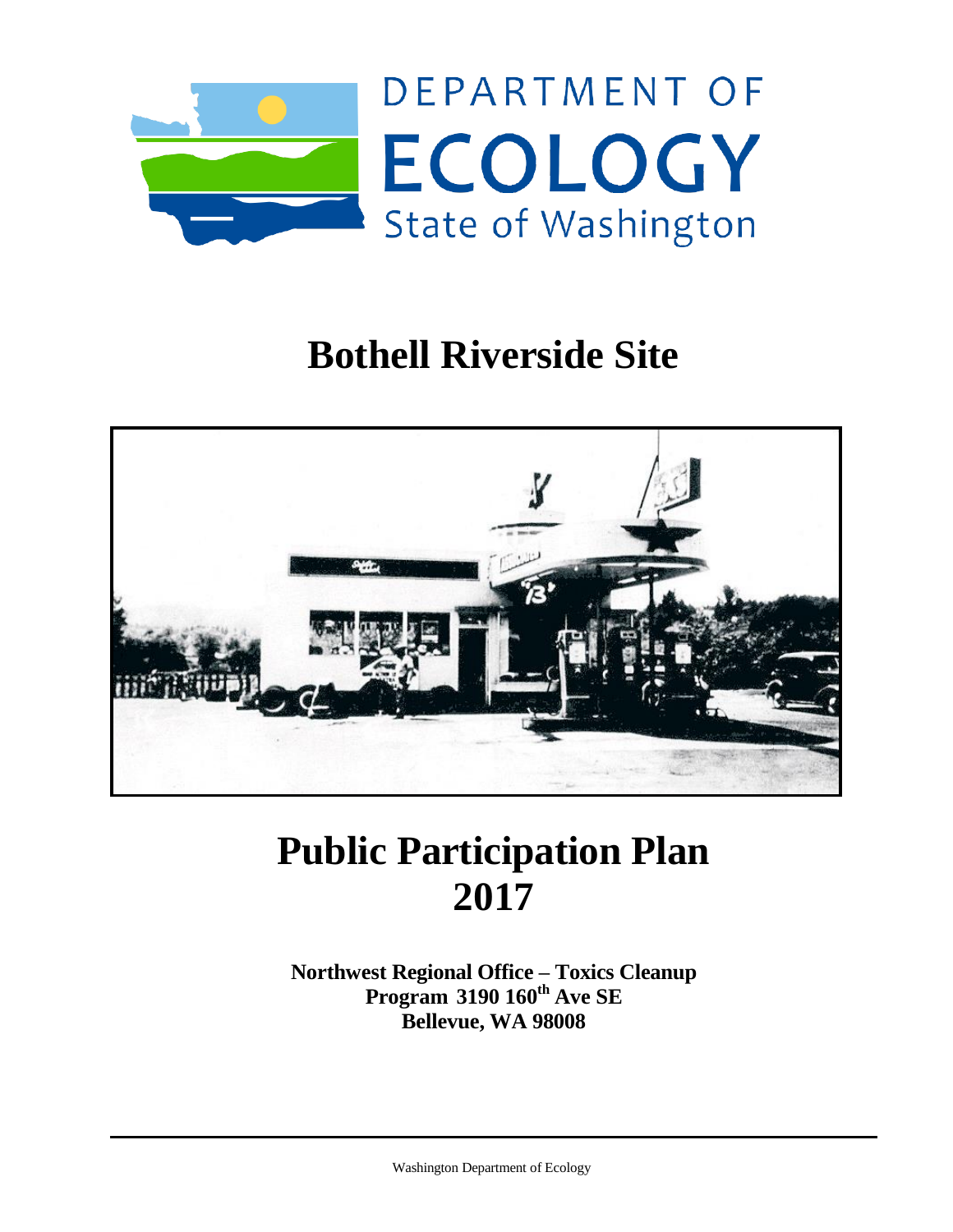## **Table of Contents**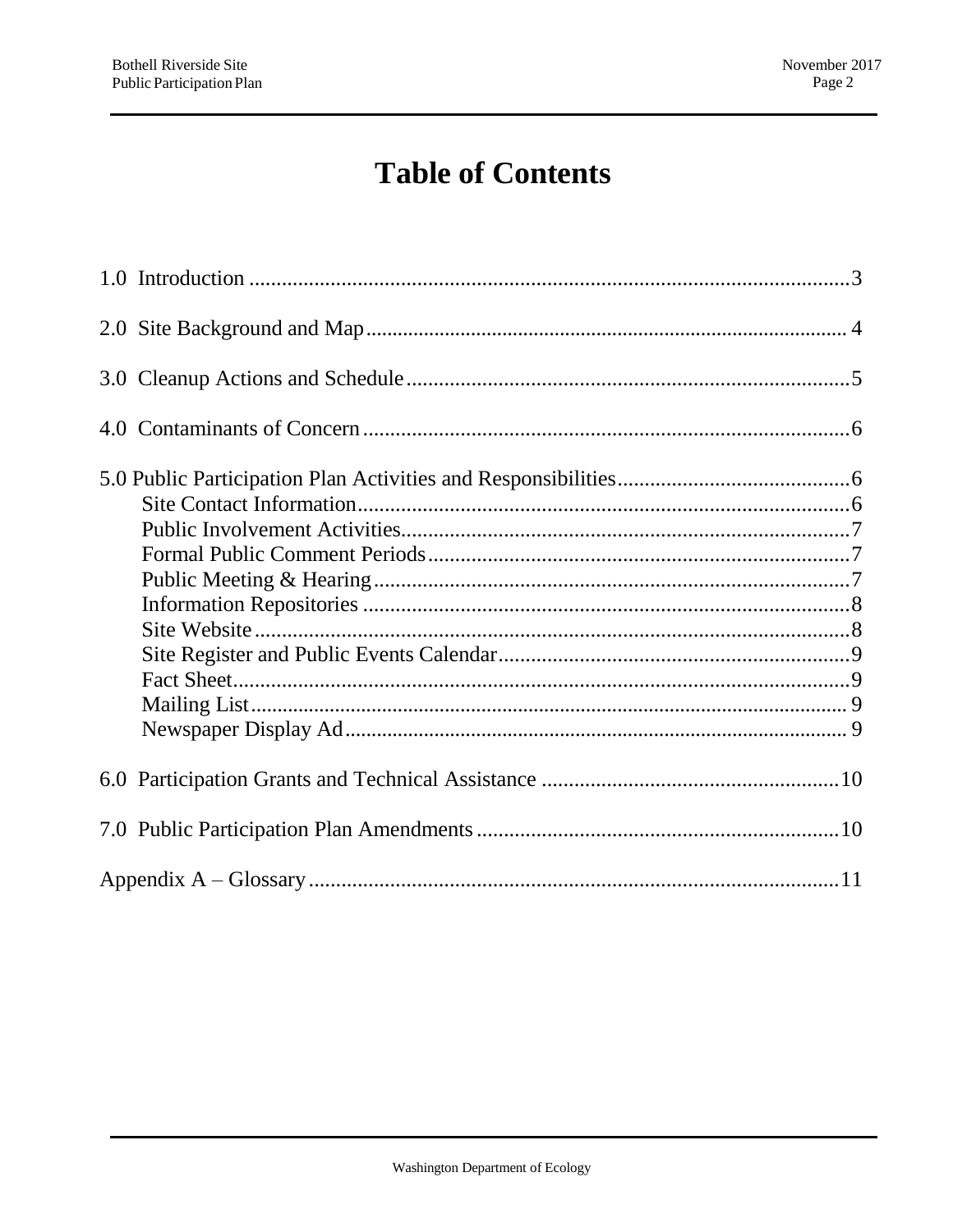#### <span id="page-2-0"></span>**1.0 INTRODUCTION**

The Washington State Department of Ecology (Ecology) has developed this public participation plan pursuant to the **Model Toxics Control Act (MTCA)**, to promote meaningful community involvement prior to implementation of remedial action at the Bothell Riverside site, located at Woodinville Drive (SR 522) and NE 180th Street, Bothell, Washington. This site is listed in Ecology's known and suspected contaminated sites list **Facility Site number** 53578168.

This plan outlines and describes the tools and approaches that Ecology uses to inform the public about site activities and identifies opportunities for the community to become involved. This plan aims at addressing potential community concerns regarding the remedial action and defines the types of public participation activities that will take place as a part of the cleanup process. It is based on Ecology's Model Toxic's Control Act (MCTA) regulations (WAC 173-340-600 Public Participation).

Ecology is committed to an open dialogue with the community to ensure that interested parties receive information as well as provide input during the decisionmaking process.

Ecology and the City of Bothell (Bothell) have negotiated a legal agreement called an **Agreed Order** that formally describes their working relationship and outlines the scope of work. The City of Bothell will complete the remedial action outlined in the Agreed Order. The remedial action tasks at this Site are to complete the **Remedial Investigation** (RI), to develop a **Feasibility Study** (FS), and prepare a **Draft Cleanup Action Plan** (DCAP) for the site.

Following the completion of the draft RI/FS and draft CAP, additional public involvement activities will be scheduled. The public involvement activities will be tailored based on public comments received for this site and MTCA requirements. This will include public notification and public comment period when appropriate.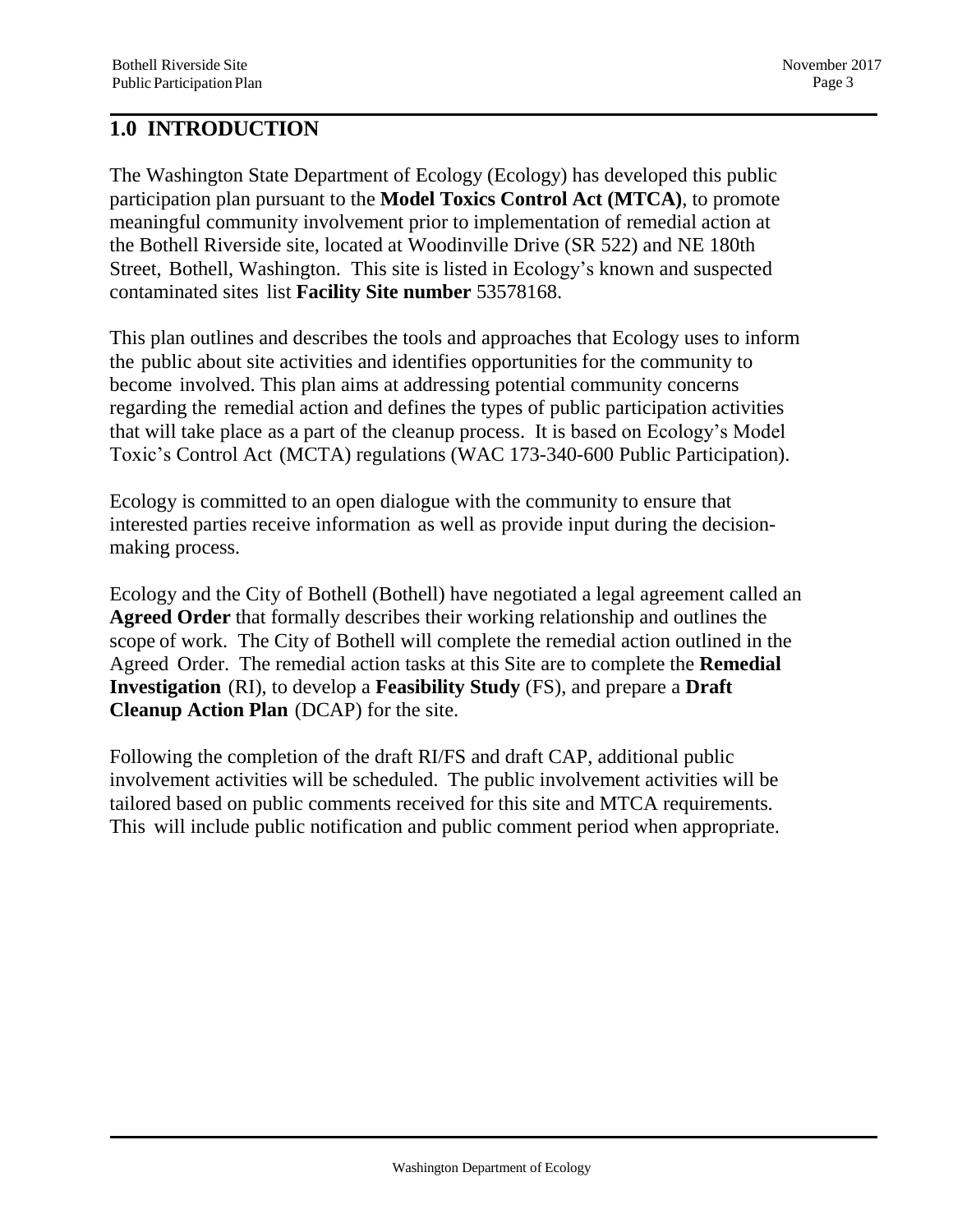#### **2.0 SITE BACKGROUND**



The City of Bothell owns the property at Woodinville Drive (SR 522) and NE 180th Street, Bothell. Bothell acquired the property from Best Western Inn in 1990. Part of the site is under the new highway 522 and part of the site is currently used for parking.

The site contained a former gasoline service station. Petroleum impacted soil and ground water were found on-site. Solid waste including discarded containers of motor oil, anti-freeze, and transmission fluid were also found. Approximately 4,500 cubic yards of petroleum impacted soil were excavated, treated on-site, and returned to the excavation in the early 1990s. The remediation also included three months of pumping and treating ground water from the excavation, then returning the treated water to the excavation.

Based on an environmental site assessment conducted in 2008 by the city of Bothell, petroleum concentrations in some of this soil may still exceed MTCA cleanup levels. The environmental assessment also documented the presence of chlorinated solvents in the ground water at concentrations of potential regulatory concern.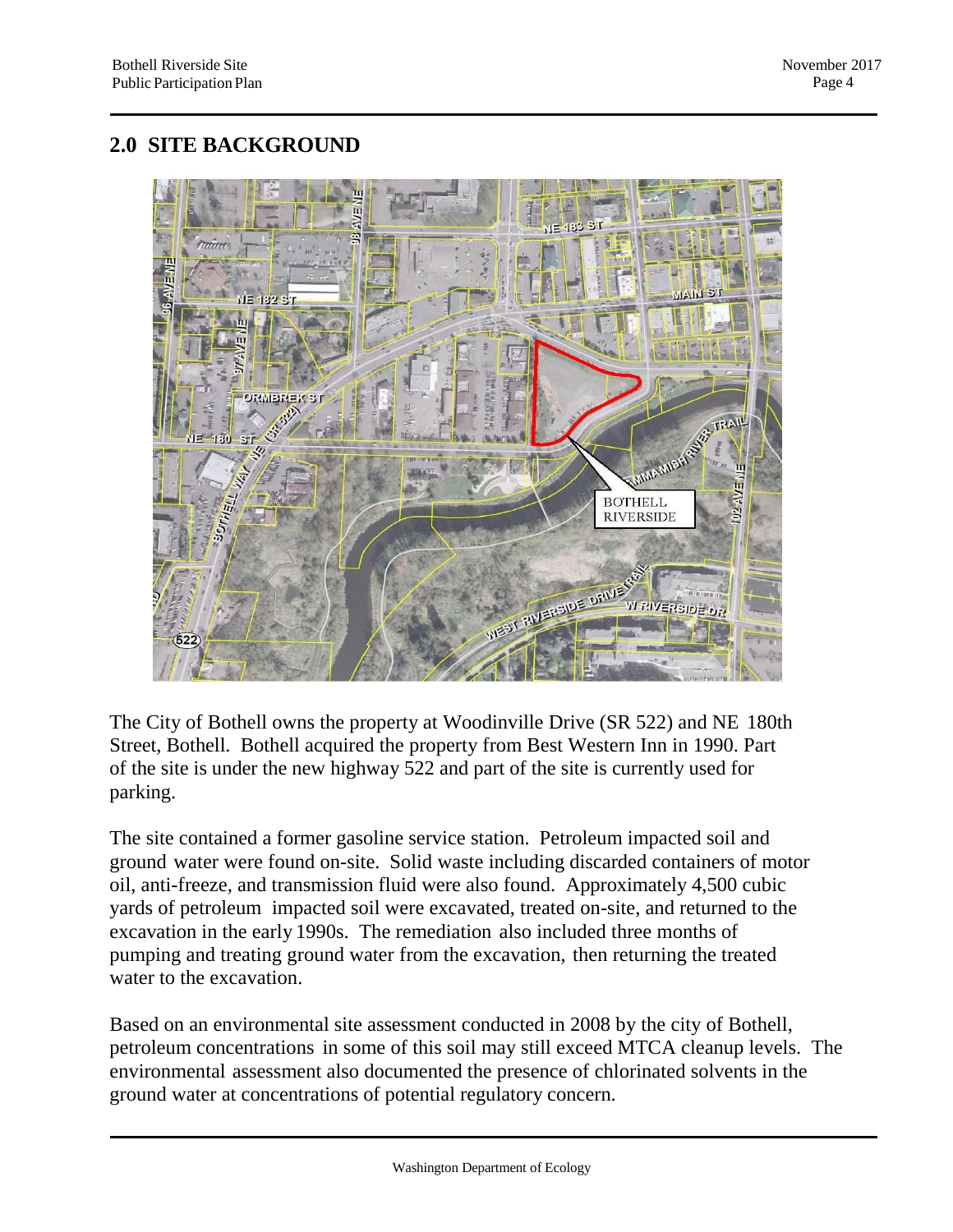### **3.0 CLEANUP ACTIONS AND SCHEDULE**

 Soil removal interim actions in 2010 and 2017 have successfully removed the Total Petroleum Hydrocarbons (TPH) in the Riverside TPH area. No further cleanup action is required in the Riverside TPH area.

• Pump and treat system was installed to treat the solvent plume in the groundwater at the Riverside Halogenated Volatile Organic Compounds (HVOC) area in 2014. The system continues to remove solvent from the groundwater.

 Evaluation of the effectiveness of the existing pump and treat system or, potentially, a selection of another cleanup alternative for the solvent plume is expected in 2017-2018.

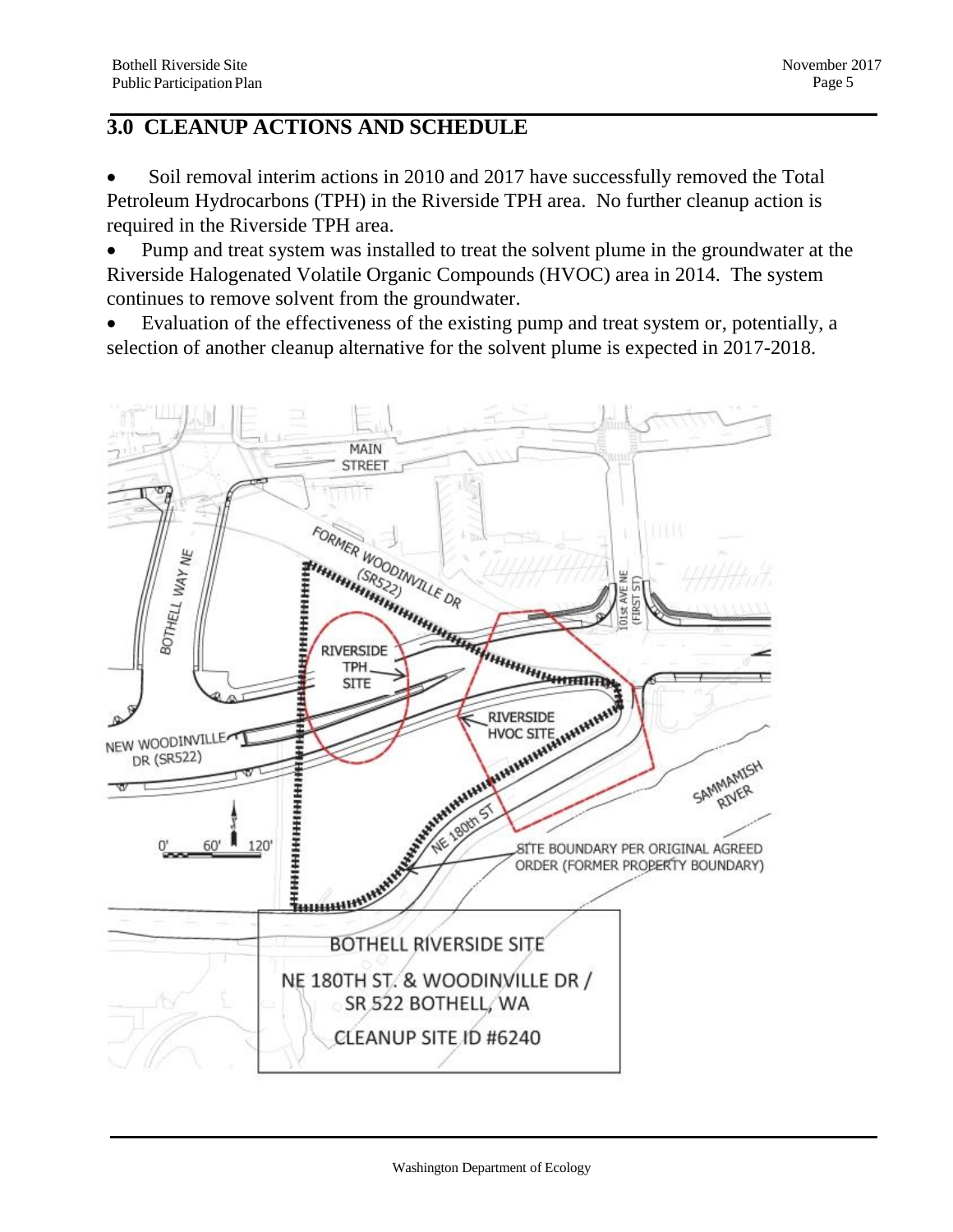#### **4.0 CONTAMINANTS OF CONCERN**

Petroleum hydrocarbons in soil and ground water, and chlorinated solvents in ground water are the primary contaminants of concern at this time. The Remedial Investigation will provide additional information to identify the nature and extent of contamination at the site.

#### **5.0 PUBLIC PARTICIPATION ACTIVITIES AND RESPONSIBILITIES**

The purpose of this Public Participation Plan is to promote public understanding and participation in the Model Toxics Control Act (MTCA) cleanup activities planned for this Site. This section of the plan addresses how Ecology will share information and receive public comments and community input on the Site activities.

Ecology urges the public to become involved in the cleanup process. Information will be provided regularly for opportunities to review material and provide comments. This plan is intended to be a flexible working document that will be updated as community concerns emerge and/or more information becomes available during the cleanup process.

To arrange for a briefing with project staff, ask questions, or provide comments on the plan or other aspects of the cleanup, please contact one of the persons listed below.

#### **Technical questions, contact:**

Sunny Becker, Site Manager Washington State Department of Ecology 3190 160<sup>th</sup> Ave S.E. Phone: (425) 649-7187 Email[:sunny.becker@ecy.wa.gov](mailto:sunny.becker@ecy.wa.gov)

#### **Community Outreach questions, contact:**

NancyLui,CommunityOutreach Coordinator Washington State Department of Ecology 3190 160th Ave S.E. Phone: (425) 649-7117 [Email:nancy.lui@ecy.wa.gov](mailto:nancy.lui@ecy.wa.gov)

## **ARA** City of Bothell

#### **For questions regarding redevelopment of the cleanup sites in downtown Bothell, please contact:**

Erin Leonhart 18415 101st Ave N.E. Bothell, WA 98011 Phone: (425) 806-6810 Email:erin.leonhart@bothellwa.gov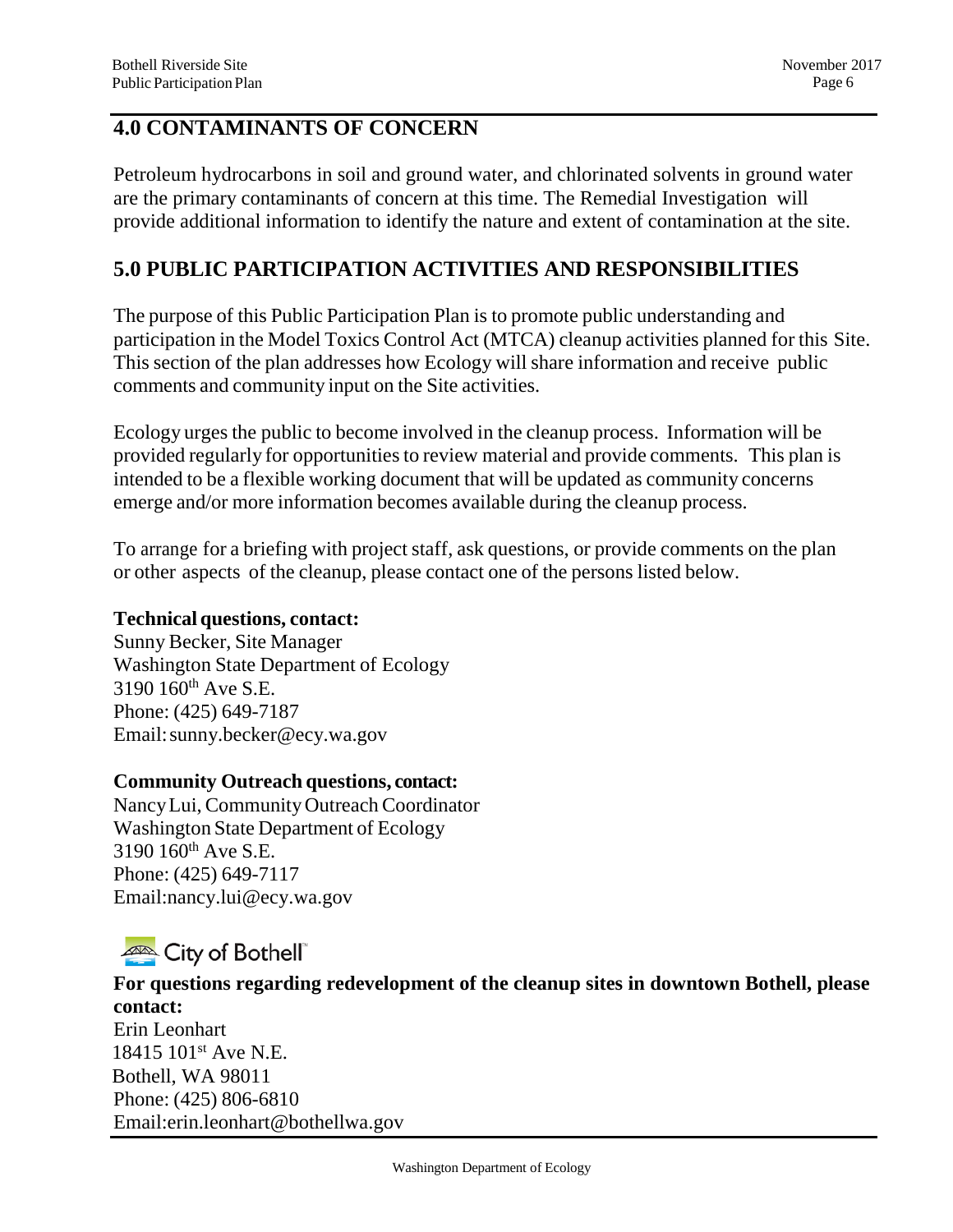To obtain more information in Spanish regarding this cleanup project, please see below and reference Bothell Riverside Site.

#### Español

Para obtener más información en español referente a este proyecto de limpieza, favor de comunicarse con Gretchen Newman al número telefónico (360) 407-6097, o por correo electrónico a preguntas@ecy.wa.gov. Haga referencia al Sitio de Bothell Riverside.

#### **Americans with Disabilities Act (ADA)**

To request ADA accommodation for disabilities, or printed materials in a format for the visually impaired, call Ecology at (425) 649-7117 or visit <http://www.ecy.wa.gov/accessibility.html>

Persons with impaired hearing may call Washington Relay Service at 711. Persons with speech disability may call TTY at 877-833-6341.

#### **Public Involvement Activities**

Ecology uses a variety of activities to facilitate public participation in the investigation and cleanup of contaminated sites. Ecology will take into consideration input provided by the community.

This list details the public involvement activities that Ecology will use, their purposes, and description of when and how they will be used during this Site cleanup.

#### **Formal Public Comment Periods**

Comment periods are the primary method Ecology uses to get feedback from the public on proposed cleanup actions or decisions. Comment periods usually last 30 days and are required at key points during the investigation and evaluation of proposed cleanup process before final decision are made.

During a comment period, the public can comment in writing. At the conclusion of the comment period, Ecology reviews all comments and may respond in a document called a ResponsivenessSummary. Ecology will consider the need for changes or revisions based on input from the public. If significant changes are made, then a second comment period may be held. If no significant changes are made, then the draft document(s) will be finalized.

#### **Public Meetings and Hearings**

Public meetings and hearings may be held at key points during the cleanup process. Ecology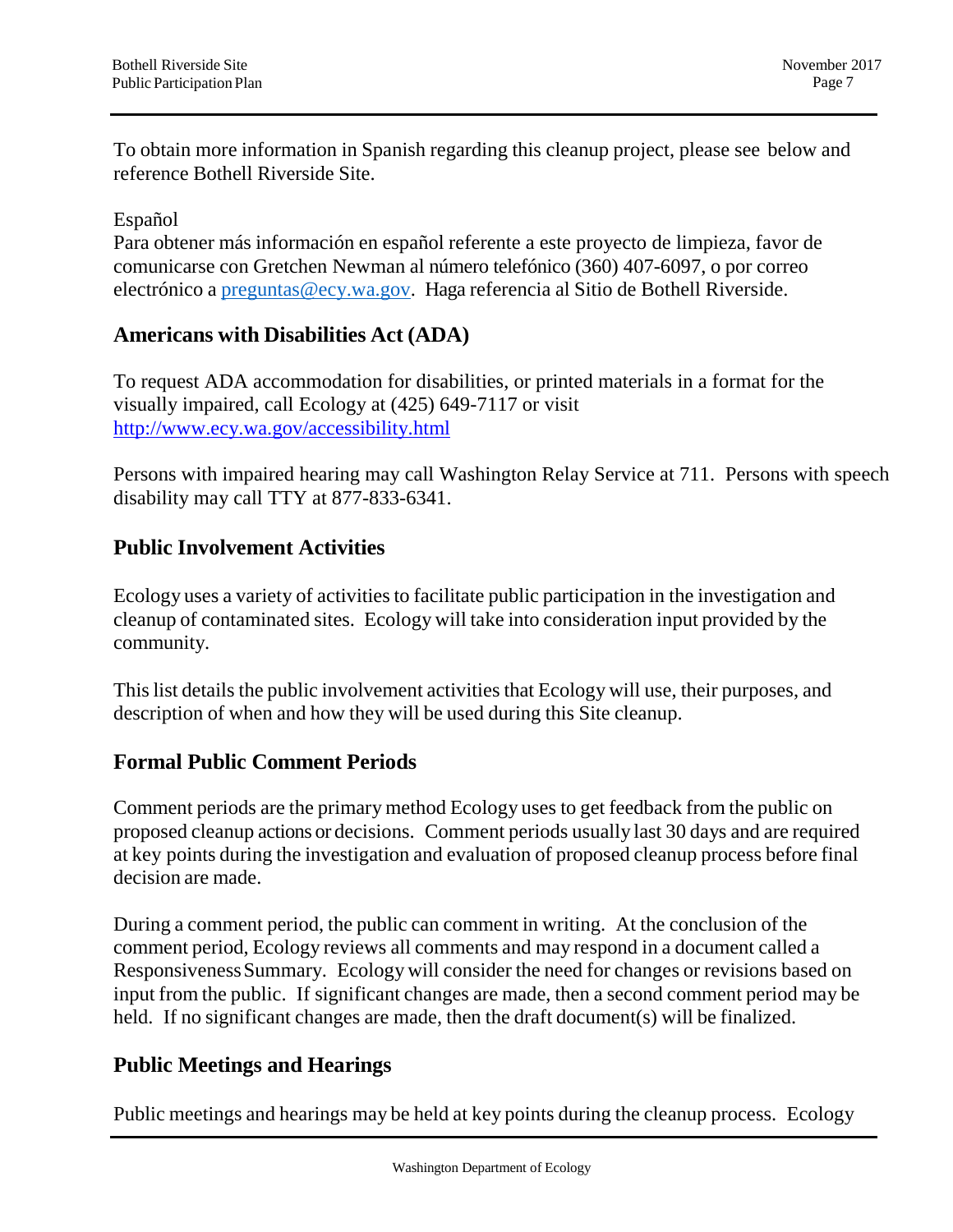may also offer public meetings or hearing for actions expected to be of particular interest to the community and if ten or more people request during the 30-day comment period. Ecologywill hold a public meeting or hearing for the purpose of taking comments on draft documents out for public comment.

#### **Information Repositories**

Information repositories are convenient places where the public can go to read and review site information. The information repositories are often at libraries or community sites which provide public access. During the comment period, the Site documents will be available for review at each repository listed below. For special accommodation or translation assistance please call (425) 649-7117. Please indicate you would like assistance with Bothell Riverside Cleanup Site.

Ecologyhas established the following repositories:

#### **Bothell City Hall**

18415, 101<sup>st</sup> Ave NE Bothell, WA 98011 Phone (425) 806-6100

#### **Bothell Public Library**

18215 98th Ave NE Bothell, WA 98011 Phone: (425) 486-7811

#### **Washington State Department of Ecology**

3190 160th Ave. S.E. Bellevue, WA 98008

Please contact Sally Perkins to schedule an appointment at (425) 649-7190 or send an email to nwro public request@ecy.wa.gov and reference Bothell Riverside Hours: Tuesday – Thursday, 8 a.m.–Noon and 1–4:30 p.m. Fax Number: (425) 649-4450

#### **Bothell Riverside Cleanup Site Website**

Ecology has a webpage for the Bothell Riverside cleanup site. This website will be updated when new information becomes available. Documents will be available on the website:

Bothell Riverside cleanup site website address: https://fortress.wa.gov/ecy/gsp/Sitepage.aspx?csid=6240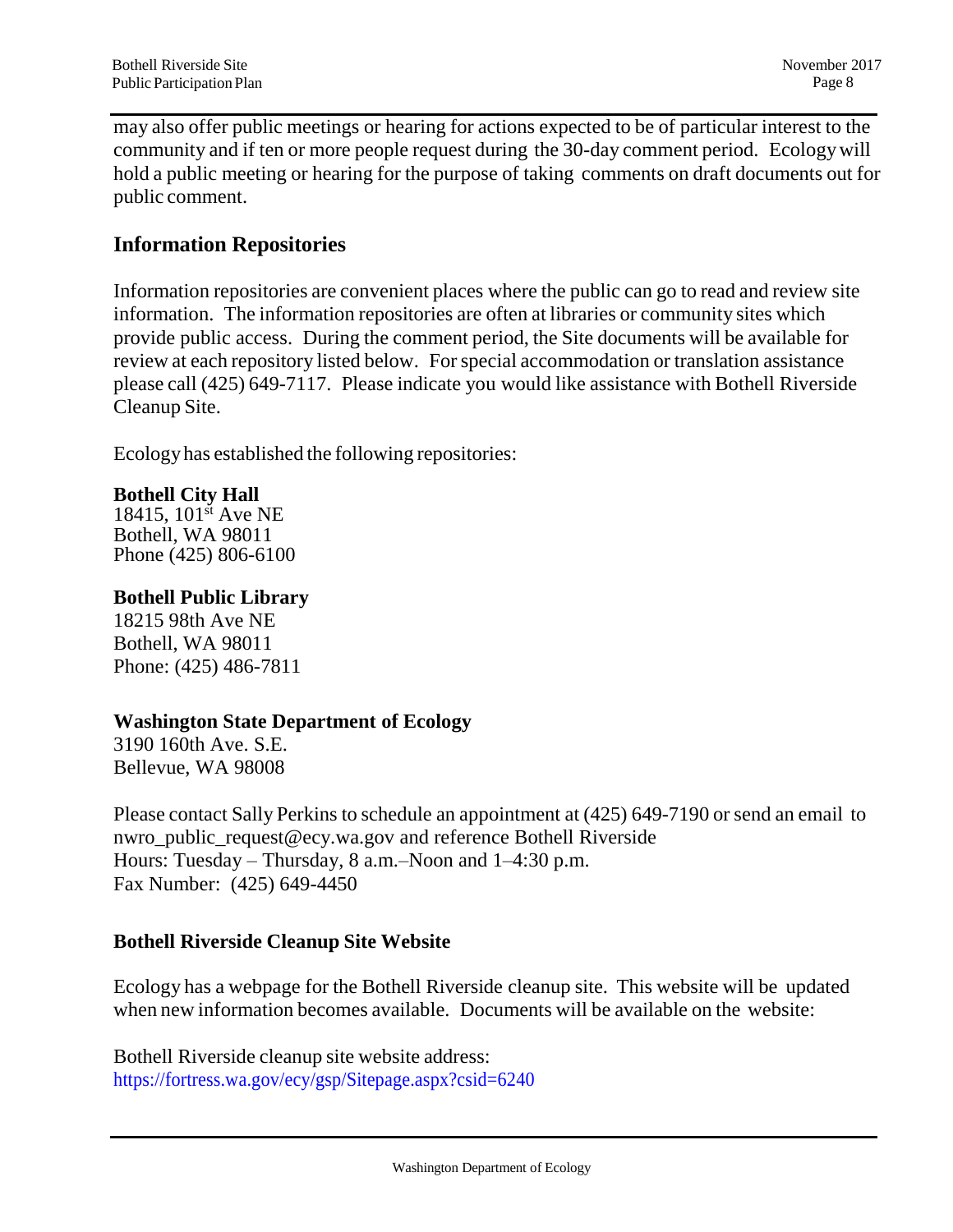

For more information about City of Bothell Downtown area: <http://www.bothellwa.gov/toxicscleanup>

#### **Site Register and Public Events Calendar**

Ecology's Toxics Cleanup Program uses the Site Register and web-based Public Involvement Calendar to announce all of its public meetings and comment periods as well as additional site activities.

To receive the Site Register in electronic or hard copy format, please contact Cheryl Ann Bishop at (360) 407-6848 or via email [cherylann.bishop@ecy.wa.gov](mailto:cherylann.bishop@ecy.wa.gov)[.](mailto:seth.preston@ecy.wa.gov) The site register is available on Ecology's website at: [http://www.ecy.wa.gov/programs/tcp/pub\\_inv/pub\\_inv2.html](http://www.ecy.wa.gov/programs/tcp/pub_inv/pub_inv2.html)

The Public Involvement Calendar is available on Ecology's website at: <http://apps.ecy.wa.gov/pubcalendar/calendar.asp>

#### **Fact Sheet**

Ecology will prepare and mail fact sheets to persons and organizations interested in the Bothell Riverside site to inform them of public meetings and comment opportunities and important Site activities. Ecology also may a mail fact sheet about the progress of site activities. The fact sheet will be posted on Ecology's website <https://fortress.wa.gov/ecy/gsp/Sitepage.aspx?csid=6240>

#### **Mailing List**

Ecology has compiled and maintained a list of interested parties, organizations and residents living near the cleanup site. This mailing list will be used to provide information regarding this project. If you are not on the mailing list for this site and wish to be added or taken off the mailing list, please call (425) 649-7117 and reference Bothell Riverside.

#### **Newspaper Display Ads**

Ecology will place ads in the local newspaper to announce public comment periods, public meetings or hearings for this site.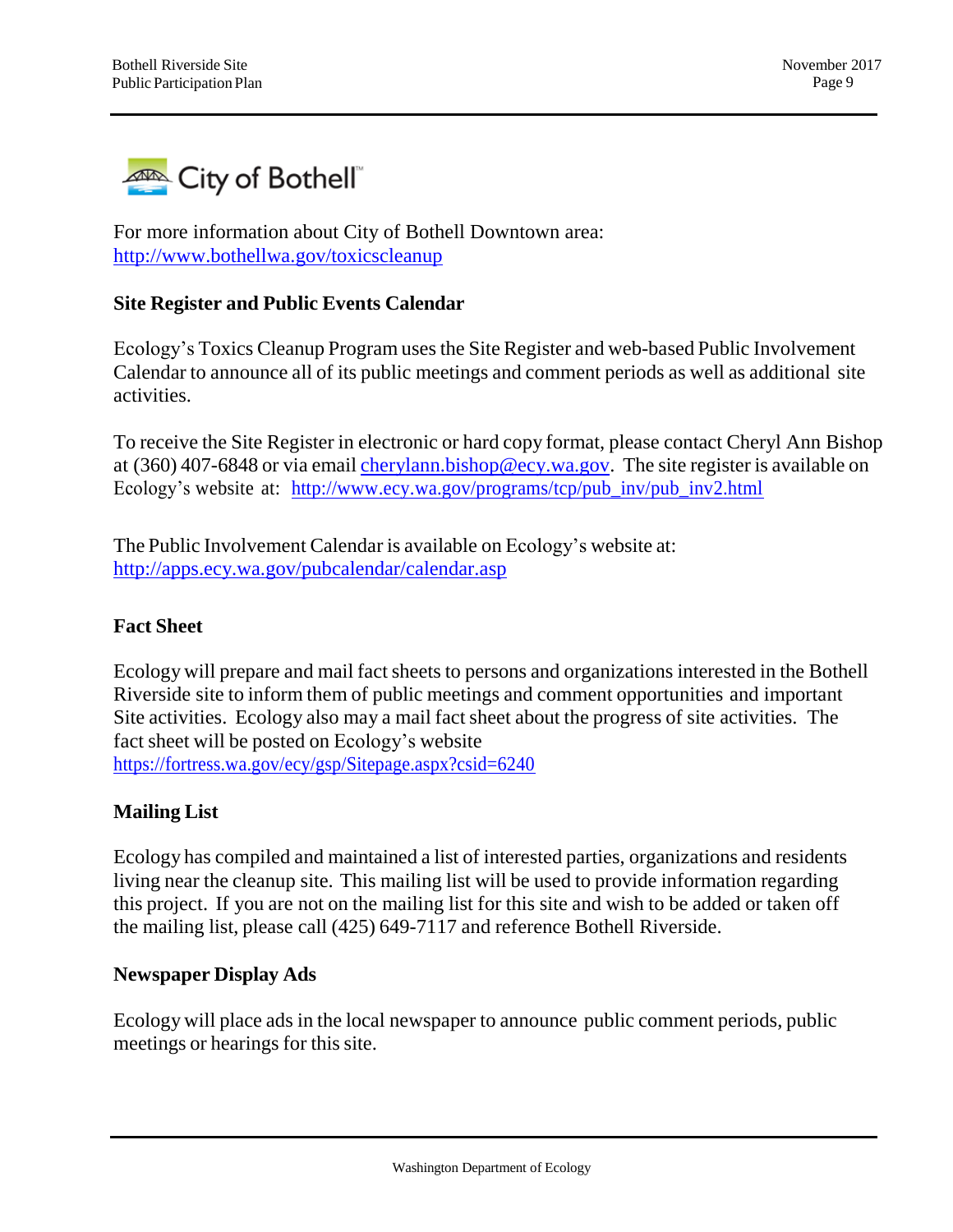#### **6.0 PARTICIPATION GRANTS AND TECHNICAL ASSISTANCE**

Additionally, citizen groups living near known or suspected contaminated sites may apply for public participation grants during open application periods. These grants may be used to provide assistance to citizens through a citizen technical advisor who helps them understand the cleanup process and creates additional avenues for public participation.

For more information about the public participation grant, please go to Ecology's website at: <http://www.ecy.wa.gov/programs/swfa/grants/ppg.html>

Ecologycurrentlydoes not have a citizen technical advisorfor the Site.

#### **7.0 PUBLIC PARTICIPATION PLAN AMENDMENTS**

This Public Participation Plan update was developed by Ecology and complies with the Model Toxics Control Act regulations(Chapter173-340WAC). It will be reviewed as cleanup progresses and may be amended if necessary. Amendments may be submitted to Ecology's Site Manager Sunny Becker for review and consideration at sunny.becker@ecy.wa.gov or mail your request to Department of Ecology, 3190 160th Ave SE, Bellevue, WA 98008.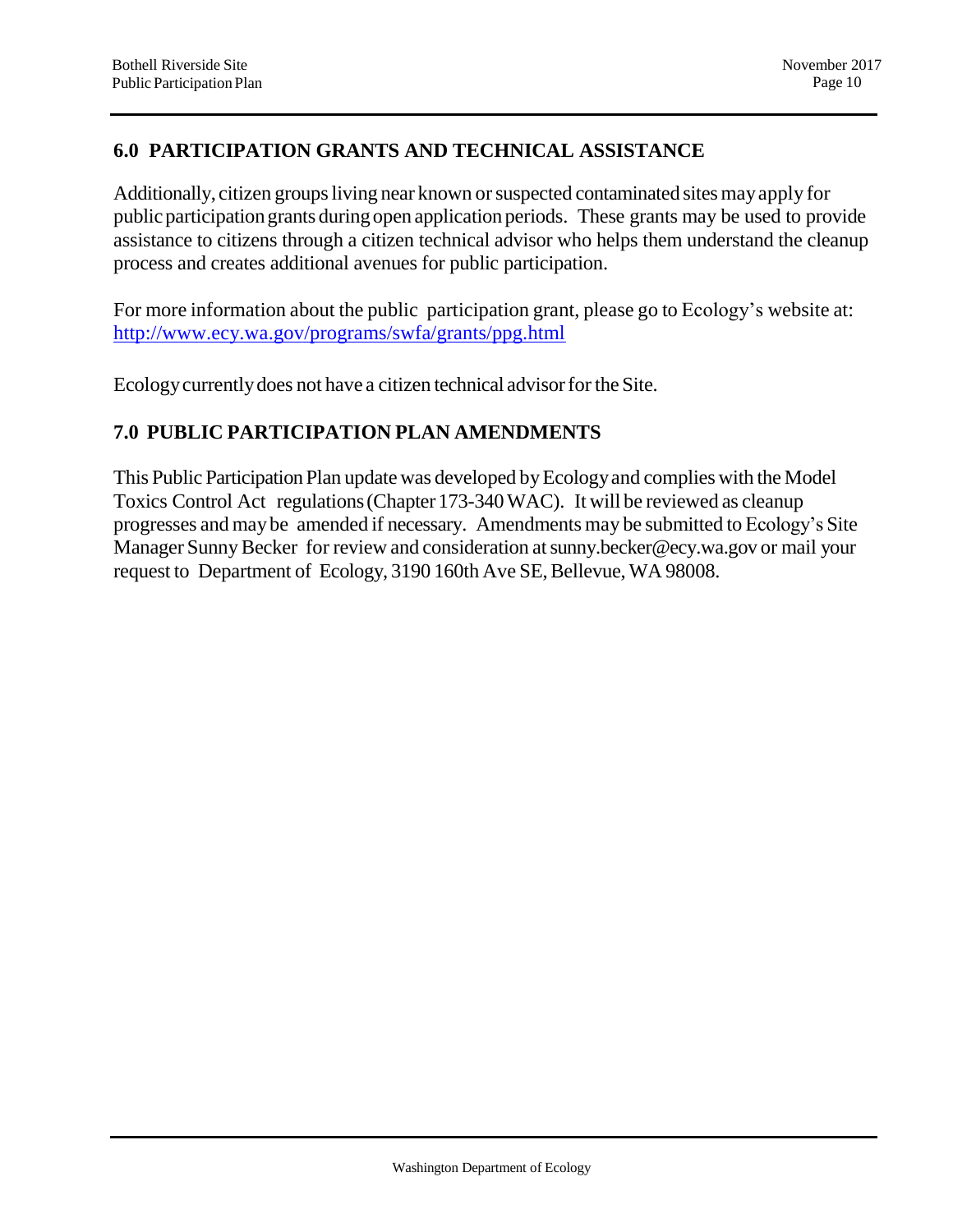### **APPENDIX A – GLOSSARY**

**Cleanup**: The implementation of a cleanup action, or interim action.

**Cleanup Action:** Any remedial action, except interim actions, taken at a site to eliminate, render less toxic, stabilize, contain, immobilize, isolate, treat, destroy, or remove a hazardous substance that complies with WAC 173-340-350 through 173-340-390.

**Chemicals of Concern (COCs):** Hazardous substances that are of particular concern at this site.

**Comment Period:** A time period during which the public can review and comment on various documents and proposed actions. For example, a comment period may be provided to allow community members to review and comment on proposed cleanup action alternatives and proposed plans.

**Consent Decree:** A legal document approved and issued by a court which formalizes an agreement reached between the state and potentially liable persons (PLPs) on the actions needed at a site. A decree is subject to public comment. If a decree is substantially changed, an additional comment period is provided.

**Containment**: A container, vessel, barrier, or structure, whether natural or constructed, which confines a hazardous substance within a defined boundary and prevents or minimizes its release into the environment.

**Contaminant**: Any hazardous substance that does not occur naturally or occurs at greater than natural background levels.

**Environment:** Any plant, animal, natural resource, surface water (including underlying sediments), ground water, drinking water supply, land surface (including tidelands and shorelands) or subsurface strata, or ambient air within the state of Washington.

**Facility:** Any building, structure, installation, equipment, pipe or pipeline (including any pipe into a sewer or publicly-owned treatment works), well, pit, pond, lagoon, impoundment, ditch, landfill, storage container, motor vehicle, rolling stock, vessel, or aircraft; or any site or area where a hazardous substance, other than a consumer product in consumer use, has been deposited, stored, disposed or, placed, or otherwise come to be located.

**Facility Site ID #:** Site specific number assigned by Ecology for the Ecology known and suspected contaminated sites database.

**Feasibility Study:** The Feasibility Study takes the information from the Remedial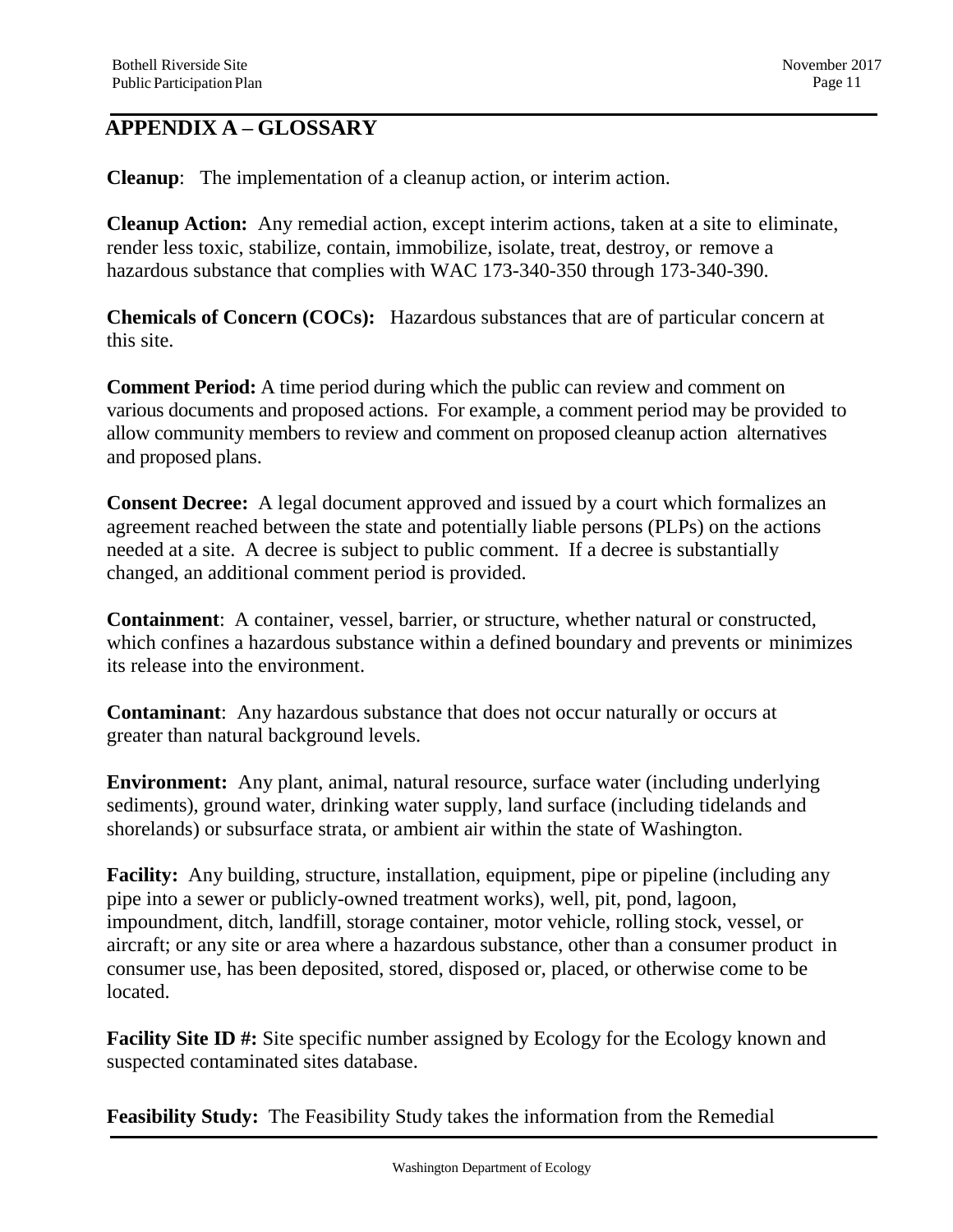Investigation and identifies and analyzes the cleanup alternatives available. As with the Remedial Investigation, a work plan will be prepared which describes how the study will be done.

**Interim Action**: Any remedial action that partially addresses the cleanup of a site. It is an action that is technically necessary to reduce a threat to human health or the environment by eliminating or substantially reducing one or more pathways for exposure to a hazardous substance at a facility; an action that corrects a problem that may become substantially worse or cost substantially more to address if the action is delayed; an action needed to provide for completion of a site hazard assessment, state remedial investigation/feasibility study, or design of a cleanup action.

**Model Toxics Control Act (MTCA)**: Refers to RCW 70.105D approved by voters in the state of Washington in November 1988. The implementing regulation is WAC 173- 340 and was amended in 2001.

**Public Notice**: At a minimum, adequate notice mailed to all persons who have made a timely request to Ecology and notice to persons residing in the potentially affected vicinity of the proposed action; mailed to appropriate news media; published in the local (city or county) newspaper of largest circulation; and the opportunity for interested persons to comment.

**Public Participation Plan**: A plan prepared under the authority of WAC 173-340-600 to encourage coordinated and effective public involvement tailored to the public's needs at a particular site.

**Remedial Investigation:** A Remedial Investigation is a study to define the nature, extent, and magnitude of contamination at a site. Before a remedial investigation can be conducted, a detailed workplan must be prepared which describes how the investigation work will be done.

**Responsiveness Summary:** A compilation of all questions and comments into a document open for public comment and their respective answers/replies by Ecology. The responsiveness summary is mailed, at a minimum, to those who provided comments, and its availability is published in the Site Register.

**Site Discovery and Initial Investigation:** Sites may be discovered in a variety of ways including reports from the owner, and employee, or concerned citizens. Following discovery, an initial investigation is conducted to determine whether or not a site warrants further investigation.

**Site Hazard Assessment and Hazard Ranking:** This assessment is conducted to confirm the presence of hazardous substances and to determine the relative threat the site poses to human health and the environment. Sites then are ranked from 1 (highest) to 5 (lowest).